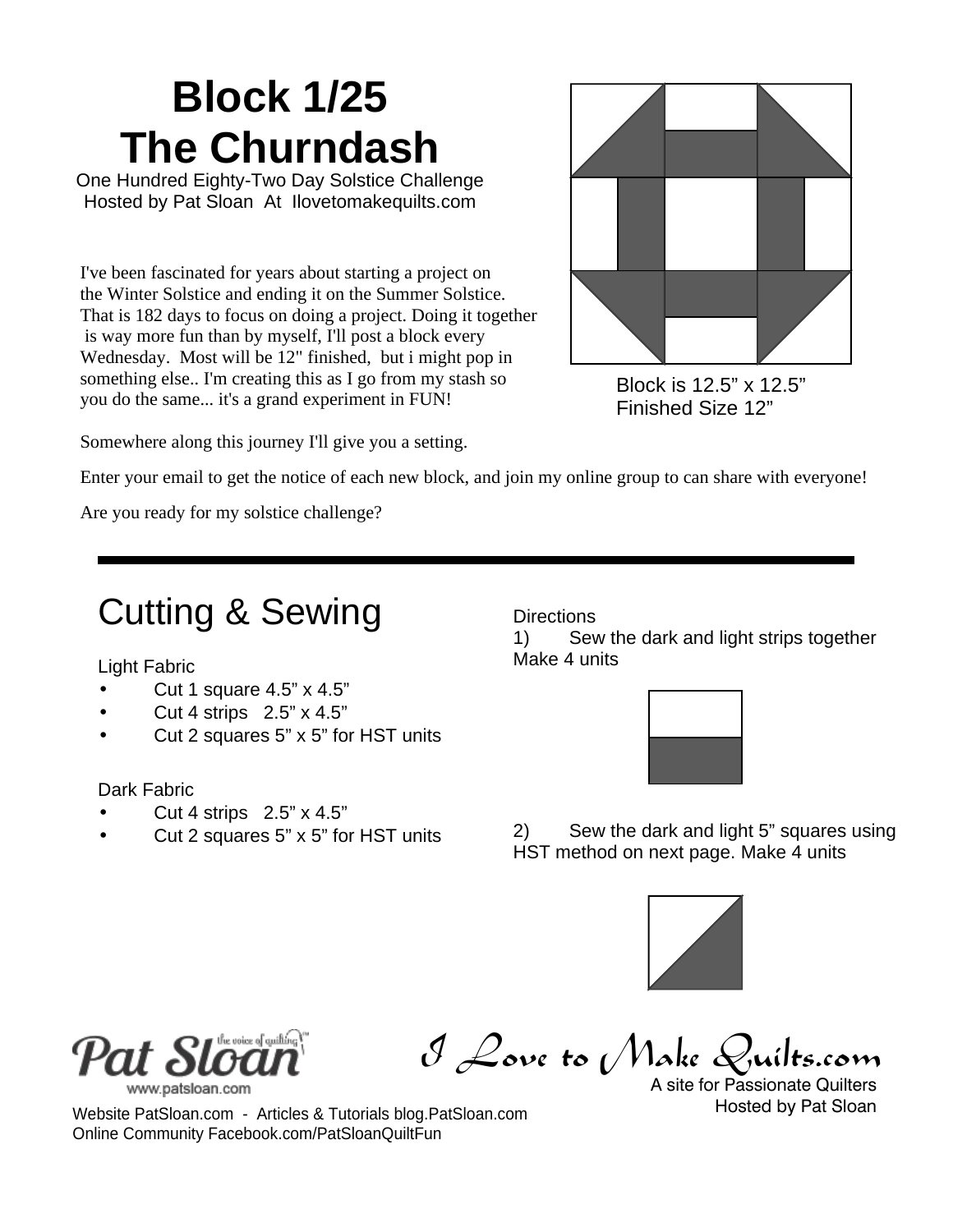

### **Half Square Triangles Tutorial**

**NOTE- For other ways to make HST units, see my book "Pat Sloan's Teach Me to Sew Triangles"**



- Draw a line on the back of all the light squares



**Step 1 Step 2**

- Layer the dark and light square
- Sew a ¼" seam on both
- Sides of the drawn line



**Step 3**

Cut on the drawn Line for 2 HST



**Step 4**

**-Trim squares to 4.5" x 4.5" using a square ruler with a diagonal line placed on the Seam.**

**See my Book "Pat Sloan's Teach Me to Sew Triangles" For Step by Step photos**



I Love to Make Quilts.com

A site for Passionate Quilters Hosted by Pat Sloan

Website PatSloan.com - Articles & Tutorials blog.PatSloan.com Online Community Facebook.com/PatSloanQuiltFun

**(Page - 3)**